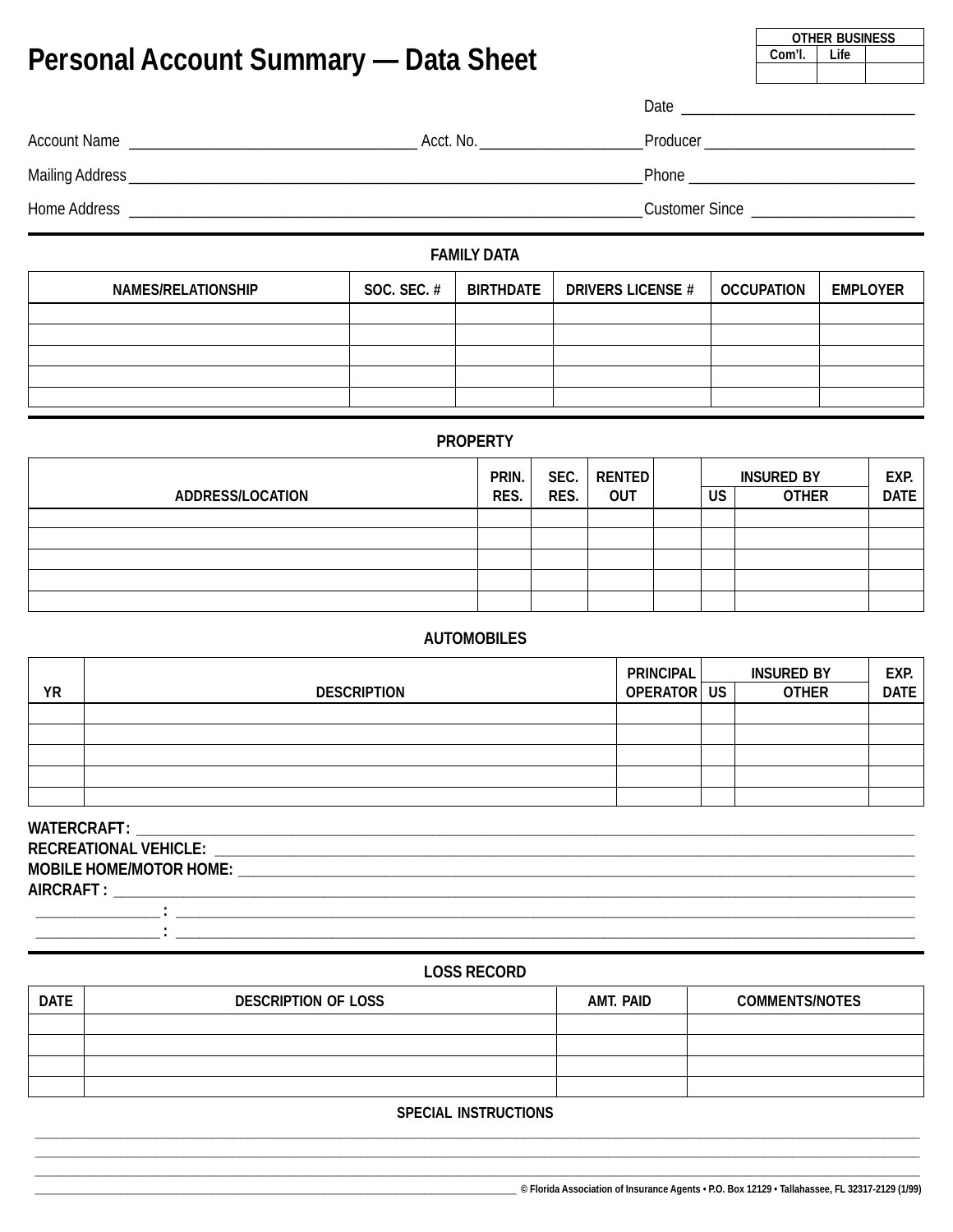# **PERSONAL LINES COVERAGE CHECKLIST**

| <b>EXPOSURE</b>                                   | *1 | $*_{2}$ | *3 | <b>EXPOSURE</b>                                        | $*1$ | $*_{2}$ | *3 |
|---------------------------------------------------|----|---------|----|--------------------------------------------------------|------|---------|----|
| <b>AUTOMOBILE</b>                                 |    |         |    | Scheduled Property (HO 04 61):                         |      |         |    |
| Liability \$                                      |    |         |    | Jewelry                                                |      |         |    |
| PIP (Basic)                                       |    |         |    | Furs                                                   |      |         |    |
| $\Box$ Extended (PP 05 66)                        |    |         |    | Fine Arts                                              |      |         |    |
| Additional (PP 05 55)                             |    |         |    | Cameras                                                |      |         |    |
| $\Box$ Work Loss Exclusion \$                     |    |         |    | Others:                                                |      |         |    |
| □ Coordination Military                           |    |         |    | Additional Interests (HO 04 10)                        |      |         |    |
| Ded: □ Named Insured                              |    |         |    | Premises Alarm/Fire Protection (HO 04 16)              |      |         |    |
| □ Named Insured + Dep. Rel. \$                    |    |         |    | Windstorm Protective Devices (HO 04 21)                |      |         |    |
| Medical Payments \$                               |    |         |    | Increase Coverage C - Other Residences (HO 04 50)      |      |         |    |
| Uninsured Motorists \$                            |    |         |    | Water Backup & Sump Overflow (HO 04 95)                |      |         |    |
| □ Stacked □ Non-Stacked □ Lower Limits            |    |         |    | Refrigerated Property (HO 04 98)                       |      |         |    |
| Comprehensive - Deductible \$                     |    |         |    | Coverage C - Special Coverage (HO 00 15 & HO 17 32)    |      |         |    |
| Collision - Deductible \$                         |    |         |    | Computers - Special Coverage (HO 04 14)                |      |         |    |
| Extended Non-Owned (PP 03 06)                     |    |         |    | Other Structures - Increase Coverage (HO 04 48) \$     |      |         |    |
| CB, Phone, etc. (PP 03 13) \$                     |    |         |    | Other Structures Off Premises (HO 04 91 & HO 04 92)    |      |         |    |
| Tapes, etc. (PP 03 13)                            |    |         |    | Ordinance or Law Increased Coverage (HO 04 77)         |      |         |    |
| Customizing Equipment (PP 03 18) \$               |    |         |    | HO-4: Building Additions & Alterations (HO 04 51) \$   |      |         |    |
| Optional Limits Transportation Expense (PP 03 02) |    |         |    |                                                        |      |         |    |
|                                                   |    |         |    | Earthquake Coverage (HO 04 54)                         |      |         |    |
| Towing & Labor (PP 03 03)                         |    |         |    | Windstorm Exclusion (HO 04 94)                         |      |         |    |
| Out of Territory (USA, Canada)                    |    |         |    |                                                        |      |         |    |
| Other Owned Autos/Leased                          |    |         |    | Primary Residence - Liability Options                  |      |         |    |
| Named Non-Owner                                   |    |         |    | Personal Injury (HO 24 82)                             |      |         |    |
|                                                   |    |         |    | Watercraft, Jet Ski, Other                             |      |         |    |
| HOMEOWNERS Form: ___________<br>Deductible: \$    |    |         |    | $\Box$ Own<br>$\Box$ Rent                              |      |         |    |
| Coverage A - Dwelling<br>\$                       |    |         |    | Physical Damage                                        |      |         |    |
| \$<br>Coverage B - Other Structures               |    |         |    | Liability, Medical Payments (HO 24 75)                 |      |         |    |
| \$<br>Coverage C - Personal Property              |    |         |    | Incidental Farming - Residence Premises (HO 24 72)     |      |         |    |
| \$<br>Coverage D - Loss of Use                    |    |         |    | Owned Farm Elsewhere (HO 24 73)                        |      |         |    |
| Coverage E - Liability<br>\$                      |    |         |    | Loss Assessment - Increase or                          |      |         |    |
| \$<br>Coverage F - Medical Payments               |    |         |    | Additional Location (HO 04 35) \$                      |      |         |    |
|                                                   |    |         |    |                                                        |      |         |    |
| <b>Condominium - Private</b> Coverage $A$ \$      |    |         |    | <b>BUSINESS ACTIVITIES</b>                             |      |         |    |
| Special Form - Coverage A (HO 17 32)              |    |         |    | Conducted on Residence Premises (HO 04 42)             |      |         |    |
| Loss Assessment - Increase or                     |    |         |    | Other Structures \$                                    |      |         |    |
| Additional Location (HO 04 35) \$                 |    |         |    | Furnishings, Supplies, Equipment \$                    |      |         |    |
| Unit Owners Rental (HO 17 33)                     |    |         |    | Liability, Medical Payments                            |      |         |    |
|                                                   |    |         |    | Conducted at Secondary Residence                       |      |         |    |
| <b>Primary Residence - Property Options</b>       |    |         |    | (HO 24 43: Liability, Med. Pay. Only)                  |      |         |    |
| <b>Guaranteed Replacement Cost</b>                |    |         |    | Merchandise \$                                         |      |         |    |
| Coverage C Replacement Cost (HO 04 90)            |    |         |    | <b>Other Business Property</b>                         |      |         |    |
| Inflation Guard (HO 04 46)<br>$\%$                |    |         |    | (HO 04 12 or Inland Marine) \$                         |      |         |    |
| Increased Limits (HO 04 65):                      |    |         |    | Business Pursuits as Employee (HO 24 71)               |      |         |    |
| Money, Coins, etc. \$                             |    |         |    | Day Care in Home (HO 04 97)                            |      |         |    |
| Securities, Tickets, Stamps \$                    |    |         |    | Other Business Activities - Any Insured                |      |         |    |
| Jewelry, Furs, etc. - Theft \$                    |    |         |    |                                                        |      |         |    |
| Firearms - Theft \$                               |    |         |    | Rental - Landlord                                      |      |         |    |
| Silverware, Goldware - Theft \$                   |    |         |    | $\Box$ In Dwelling - Residence Premises                |      |         |    |
| Credit Card, Fund Transfer Card,                  |    |         |    | $\Box$ Other Structure - Residence Premises (HO 04 40) |      |         |    |
| Forgery (HO 04 53) \$                             |    |         |    | Other Location (HO 24 70)                              |      |         |    |
|                                                   |    |         |    |                                                        |      |         |    |

 $*1 - \checkmark$  if no exposure;

 $*2 - \checkmark$  if coverage was recommended and accepted;

\*3 – ✓ if coverage was recommended and rejected. Record date and details on page 4.

Checklist continued on the following page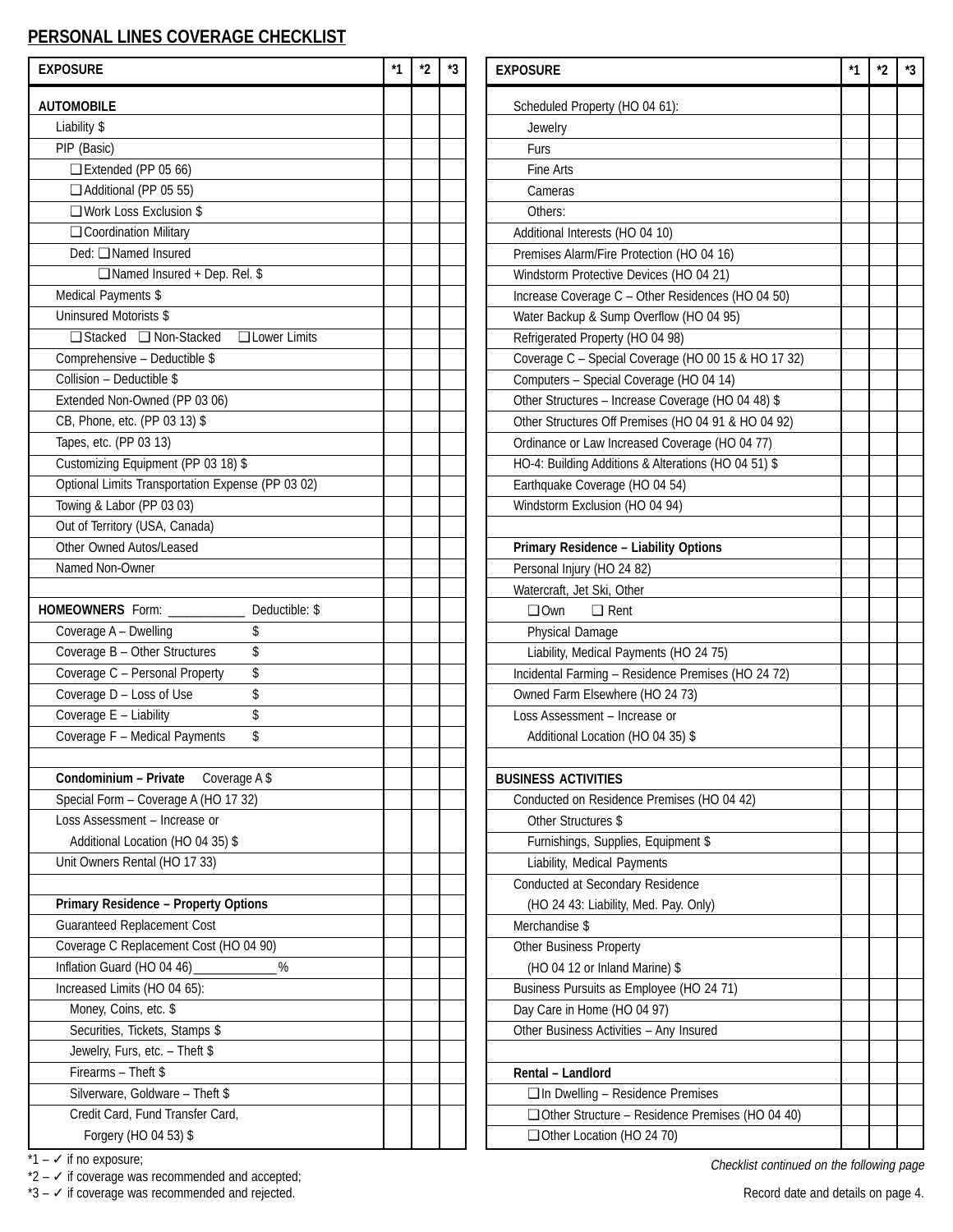# **PERSONAL LINES COVERAGE CHECKLIST —** Continued

| <b>EXPOSURE</b>                                      | *1 | $\boldsymbol{r}$ | *3 | <b>EXPOSURE</b>                              | *1 | $^{\star}2$ | *3 |
|------------------------------------------------------|----|------------------|----|----------------------------------------------|----|-------------|----|
| Building or Structure \$                             |    |                  |    | Aircraft, Hang Glider, Hot Air Balloon, etc. |    |             |    |
| Contents \$                                          |    |                  |    | $\Box$ Rent<br>$\square$ Own                 |    |             |    |
| Loss of Rents \$                                     |    |                  |    | Physical Damage                              |    |             |    |
| Liability, Medical Payments \$                       |    |                  |    | Liability, Medical Payments                  |    |             |    |
| Property Loss Assessment \$                          |    |                  |    |                                              |    |             |    |
| Liability Loss Assessment \$                         |    |                  |    | FLOOD Q EXCESS FLOOD                         |    |             |    |
| Personal Injury (HO 24 82)                           |    |                  |    | <b>Building</b>                              |    |             |    |
|                                                      |    |                  |    | Contents                                     |    |             |    |
| Private Secondary Residence - Owned by or            |    |                  |    |                                              |    |             |    |
| <b>Rented to Insured</b>                             |    |                  |    | <b>LIFE INSURANCE</b>                        |    |             |    |
| Building Coverage - Form: ___________ \$             |    |                  |    | Last Expense Fund                            |    |             |    |
| Other Structures \$                                  |    |                  |    | Mortgage/Rent Fund                           |    |             |    |
| Contents \$                                          |    |                  |    | <b>Educational Fund</b>                      |    |             |    |
| Loss of Use \$                                       |    |                  |    | Emergency Fund                               |    |             |    |
| Liability, Medical Payments \$                       |    |                  |    | Child Care Fund                              |    |             |    |
| Loss Assessment \$                                   |    |                  |    | Income Fund                                  |    |             |    |
| Building Additions & Alterations (HO 04 49) (rented) |    |                  |    | Will                                         |    |             |    |
|                                                      |    |                  |    |                                              |    |             |    |
| <b>MISCELLANEOUS</b>                                 |    |                  |    | <b>ACCUMULATION ACCOUNTS/RETIREMENT</b>      |    |             |    |
| Umbrella                                             |    |                  |    | Pensions                                     |    |             |    |
| Other Owned Locations (Explain)                      |    |                  |    | Annuities                                    |    |             |    |
| Inland Marine: Valuable Articles/Collectibles        |    |                  |    | Cash Value Life Insurance                    |    |             |    |
| <b>Professional Services</b>                         |    |                  |    | 401(k)                                       |    |             |    |
| Miscellaneous Land Vehicles or Watercraft            |    |                  |    | Other:                                       |    |             |    |
| $\Box$ Own<br>$\Box$ Rent                            |    |                  |    |                                              |    |             |    |
| $\Box$ ATV<br>$\Box$ Other<br>□ Golf Cart            |    |                  |    | <b>HEALTH INSURANCE</b>                      |    |             |    |
| <b>Physical Damage</b>                               |    |                  |    | <b>Group Medical</b>                         |    |             |    |
| Liability, Medical Payments                          |    |                  |    | <b>Individual Medical</b>                    |    |             |    |
| Mobile Home/Motor Home                               |    |                  |    | Dental                                       |    |             |    |
| $\Box$ Rent<br>$\square$ Own                         |    |                  |    | Disability Income                            |    |             |    |
| Physical Damage                                      |    |                  |    | Medicare Supplements                         |    |             |    |
| Contents                                             |    |                  |    | Long Term Care                               |    |             |    |
| Auto Exposure                                        |    |                  |    |                                              |    |             |    |
|                                                      |    |                  |    |                                              |    |             |    |

**NOTES**

\_\_\_\_\_\_\_\_\_\_\_\_\_\_\_\_\_\_\_\_\_\_\_\_\_\_\_\_\_\_\_\_\_\_\_\_\_\_\_\_\_\_\_\_\_\_\_\_\_\_\_\_\_\_\_\_\_\_\_\_\_\_\_\_\_\_\_\_\_\_\_\_\_\_\_\_\_\_\_\_\_\_\_\_\_\_\_\_\_\_\_\_\_\_\_\_\_\_\_\_\_\_\_\_

\_\_\_\_\_\_\_\_\_\_\_\_\_\_\_\_\_\_\_\_\_\_\_\_\_\_\_\_\_\_\_\_\_\_\_\_\_\_\_\_\_\_\_\_\_\_\_\_\_\_\_\_\_\_\_\_\_\_\_\_\_\_\_\_\_\_\_\_\_\_\_\_\_\_\_\_\_\_\_\_\_\_\_\_\_\_\_\_\_\_\_\_\_\_\_\_\_\_\_\_\_\_\_\_

\_\_\_\_\_\_\_\_\_\_\_\_\_\_\_\_\_\_\_\_\_\_\_\_\_\_\_\_\_\_\_\_\_\_\_\_\_\_\_\_\_\_\_\_\_\_\_\_\_\_\_\_\_\_\_\_\_\_\_\_\_\_\_\_\_\_\_\_\_\_\_\_\_\_\_\_\_\_\_\_\_\_\_\_\_\_\_\_\_\_\_\_\_\_\_\_\_\_\_\_\_\_\_\_

\_\_\_\_\_\_\_\_\_\_\_\_\_\_\_\_\_\_\_\_\_\_\_\_\_\_\_\_\_\_\_\_\_\_\_\_\_\_\_\_\_\_\_\_\_\_\_\_\_\_\_\_\_\_\_\_\_\_\_\_\_\_\_\_\_\_\_\_\_\_\_\_\_\_\_\_\_\_\_\_\_\_\_\_\_\_\_\_\_\_\_\_\_\_\_\_\_\_\_\_\_\_\_\_

\_\_\_\_\_\_\_\_\_\_\_\_\_\_\_\_\_\_\_\_\_\_\_\_\_\_\_\_\_\_\_\_\_\_\_\_\_\_\_\_\_\_\_\_\_\_\_\_\_\_\_\_\_\_\_\_\_\_\_\_\_\_\_\_\_\_\_\_\_\_\_\_\_\_\_\_\_\_\_\_\_\_\_\_\_\_\_\_\_\_\_\_\_\_\_\_\_\_\_\_\_\_\_\_

\_\_\_\_\_\_\_\_\_\_\_\_\_\_\_\_\_\_\_\_\_\_\_\_\_\_\_\_\_\_\_\_\_\_\_\_\_\_\_\_\_\_\_\_\_\_\_\_\_\_\_\_\_\_\_\_\_\_\_\_\_\_\_\_\_\_\_\_\_\_\_\_\_\_\_\_\_\_\_\_\_\_\_\_\_\_\_\_\_\_\_\_\_\_\_\_\_\_\_\_\_\_\_\_

\_\_\_\_\_\_\_\_\_\_\_\_\_\_\_\_\_\_\_\_\_\_\_\_\_\_\_\_\_\_\_\_\_\_\_\_\_\_\_\_\_\_\_\_\_\_\_\_\_\_\_\_\_\_\_\_\_\_\_\_\_\_\_\_\_\_\_\_\_\_\_\_\_\_\_\_\_\_\_\_\_\_\_\_\_\_\_\_\_\_\_\_\_\_\_\_\_\_\_\_\_\_\_\_

\_\_\_\_\_\_\_\_\_\_\_\_\_\_\_\_\_\_\_\_\_\_\_\_\_\_\_\_\_\_\_\_\_\_\_\_\_\_\_\_\_\_\_\_\_\_\_\_\_\_\_\_\_\_\_\_\_\_\_\_\_\_\_\_\_\_\_\_\_\_\_\_\_\_\_\_\_\_\_\_\_\_\_\_\_\_\_\_\_\_\_\_\_\_\_\_\_\_\_\_\_\_\_\_

\_\_\_\_\_\_\_\_\_\_\_\_\_\_\_\_\_\_\_\_\_\_\_\_\_\_\_\_\_\_\_\_\_\_\_\_\_\_\_\_\_\_\_\_\_\_\_\_\_\_\_\_\_\_\_\_\_\_\_\_\_\_\_\_\_\_\_\_\_\_\_\_\_\_\_\_\_\_\_\_\_\_\_\_\_\_\_\_\_\_\_\_\_\_\_\_\_\_\_\_\_\_\_\_

\_\_\_\_\_\_\_\_\_\_\_\_\_\_\_\_\_\_\_\_\_\_\_\_\_\_\_\_\_\_\_\_\_\_\_\_\_\_\_\_\_\_\_\_\_\_\_\_\_\_\_\_\_\_\_\_\_\_\_\_\_\_\_\_\_\_\_\_\_\_\_\_\_\_\_\_\_\_\_\_\_\_\_\_\_\_\_\_\_\_\_\_\_\_\_\_\_\_\_\_\_\_\_\_